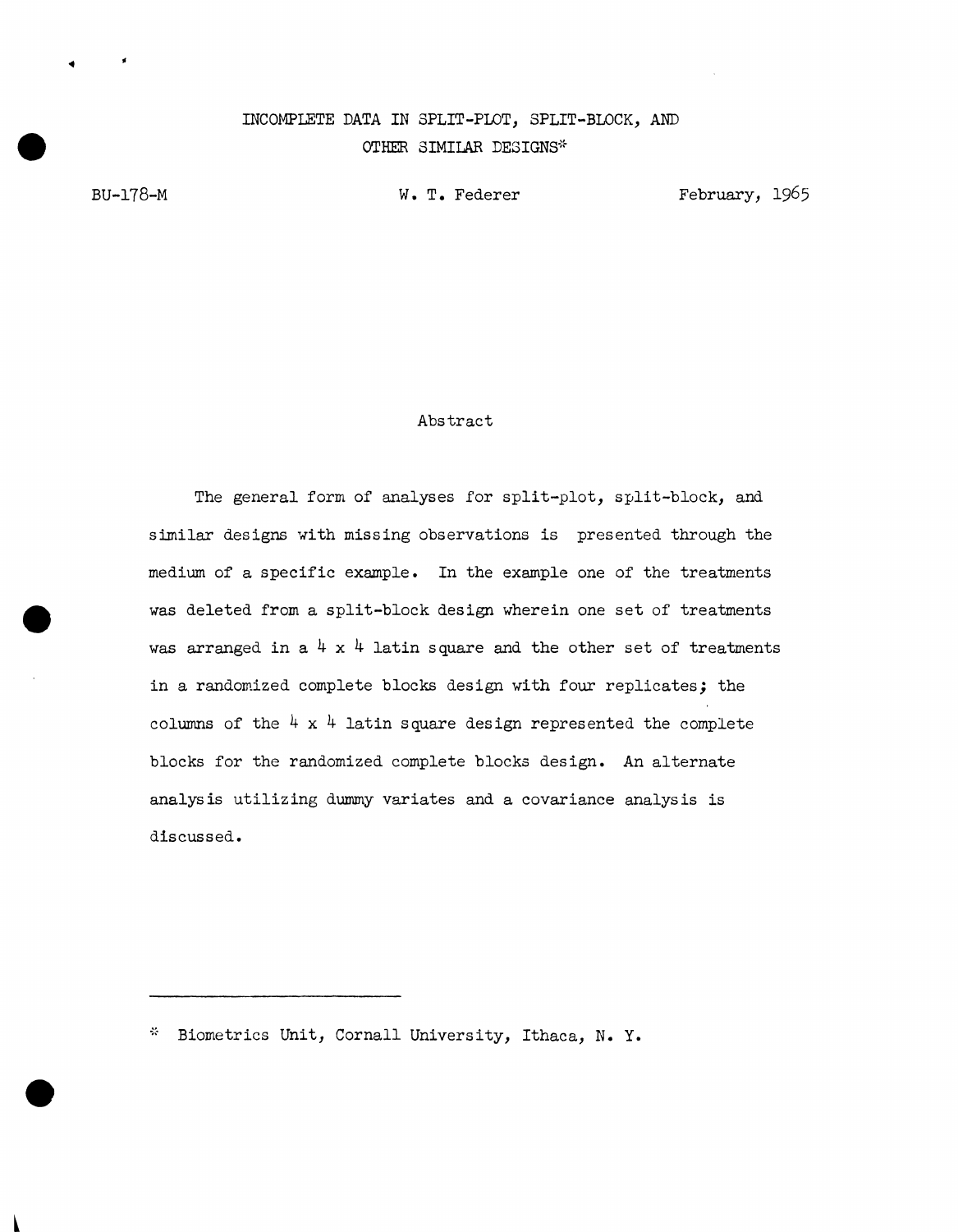## INCOMPLETE DATA IN SPLIT-PLOT, SPLIT-BLOCK, AND OTHER SIMILAR DESIGNS\*

BU-178-M

W. T. Federer February, 1965

In the course of consulting the following design came under consideration: \*\*



Treatments 1, 2, 3, and  $4$  represent time of harvest and were laid out in a 4x4 latin square design. Treatments a, b, c, and d represent four varieties which were laid out in a randomized complete block design with the four columns of the latin square representing the four complete blocks or replicates for varieties.

<sup>\*</sup> Biometrics Unit, Cornell University, Ithaca, N. Y.

<sup>\*\*</sup> From L. A. Montoya, Vegetable Crops Department, Cornell University.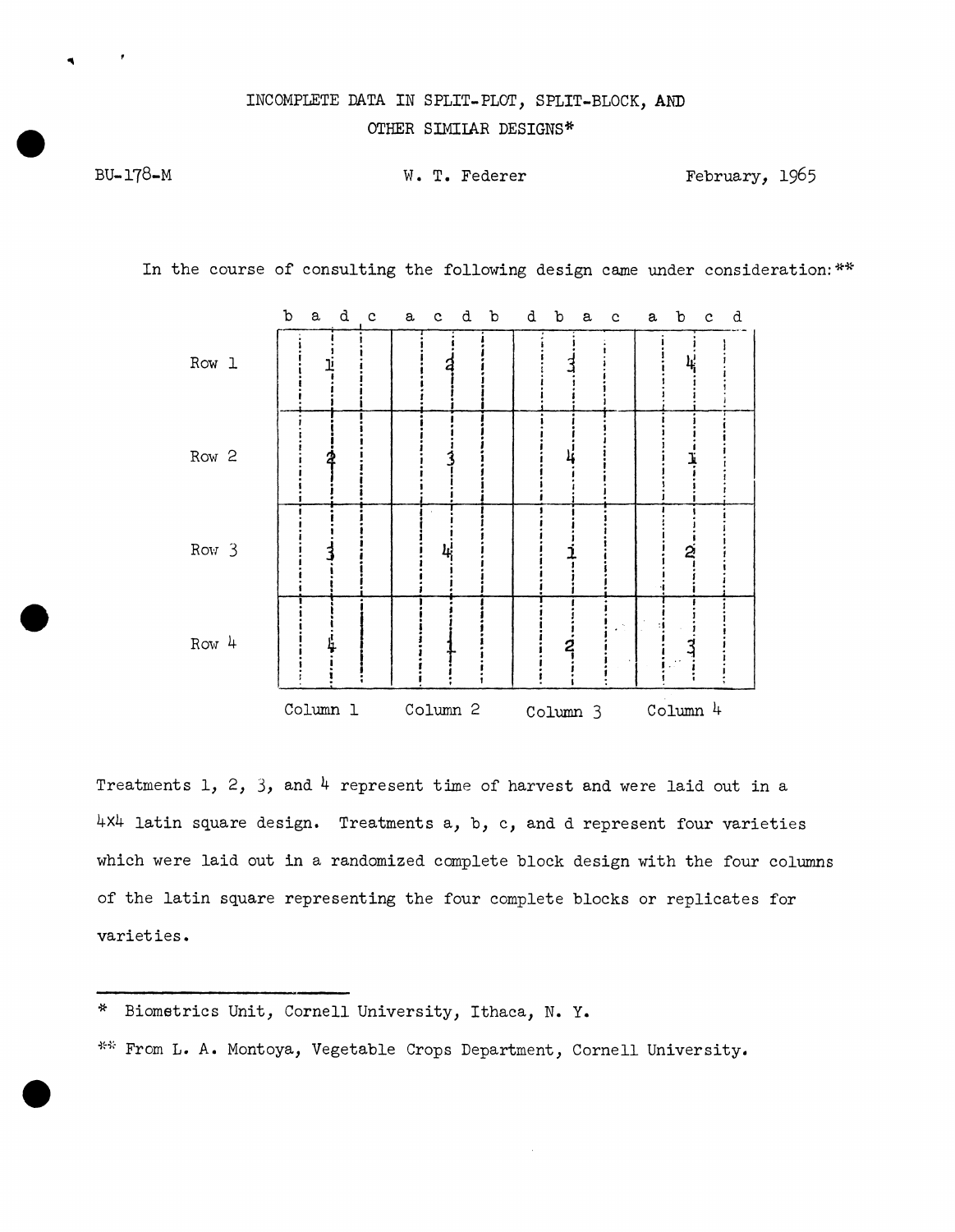We note that the lay-out is a split block design with the four harvests in a latin square design and the four varieties in a randomized complete block design. Therefore, the yield equation is of the form:

$$
Y_{\text{ghi,j}} = n_{\text{ghi,j}} \left( \mu +_{\rho} + \lambda_{h} + \alpha_{i} + \epsilon_{\text{ghi}} + \beta_{j} + \alpha \beta_{i,j} + \delta_{hj} + \pi_{\text{chi}} \right) \; ,
$$

where  $\mu$  = an effect common to all observations,  $\rho_g$  = row effect,  $\lambda_h$  = column and complete block effect,  $\alpha_i$  = harvest effect,  $\beta_i$  = variety effect,  $\alpha\beta_{i,i}$  = harvest by variety interaction effect,  $\epsilon_{\text{ghi}}$  = randomly distributed error effects for harvests with mean zero and common variance  $\sigma_{\epsilon}^2$ ,  $\delta_{h,i}$  = randomly distributed error effects for varieties with mean zero and common variance  $\sigma_{\beta}^2$ ,  $T_{\text{ghij}}$  = randomly distributed error effects for harvest by variety interaction with mean zero and common variance  $\sigma_{\overline{n}}^2$ ,  $g = 1,2,3,4 = k$ ,  $h = 1,2,3,4 = b$ ,  $i = 1,2,3,4 = v$ ,  $j = 1,2,3,4 = t$ , and  $n$ <sub>ghij</sub> = one if the i $j<sup>th</sup>$  harvest and variety combination occurs in the  $g^{th}$  row of the  $h^{th}$  column and = zero otherwise.

Let  $Y_{\cdot\cdot\cdot} = \sum_{g \; h \; i,j} \sum_{g \; h \; i,j} Y_{g \; h \; i,j} =$  grand total,  $Y_{g \cdot\cdot\cdot} = g^{th}$  row total,  $Y_{\cdot h \cdot\cdot} =$  $h^{t h}$  column total,  $Y_{. \cdot i.}$  = i<sup>th</sup> harvest total,  $Y_{. \cdot \cdot j}$  = j<sup>th</sup> variety total,  $Y_{ghi}$  =  $\sum n$   $Y_{\text{child}}$   $Y_{\text{...}}$   $Y_{\text{...}}$  = total of ij<sup>th</sup> harvest and variety combination, and  $Y_{\text{...}}$  = total for variety j in column (complete block) h. Then, the key-out of degrees of freedom and the sums of squares in the analysis of variance with bkt =  $64$ observations are:

| Source of variation | d.f.           | Sum of Squares                                                                                                |
|---------------------|----------------|---------------------------------------------------------------------------------------------------------------|
| Correction for mean |                | ٠<br>$Y^2$ /64                                                                                                |
| Row                 | $3^{\circ}$    | $\sum_{n=1}^{4} \frac{Y_n^2 \dots}{16}$<br>$\frac{y^2}{64}$<br>$g = 1$                                        |
| Column              | 3 <sup>7</sup> | $\underbrace{\mathbf{Y}_{\cdot h}^2 \cdots}_{16} - \underline{\mathbf{Y}_{\cdot h}^2 \cdots}_{64}$<br>$h = 1$ |

 $- 2 -$ 

. ,.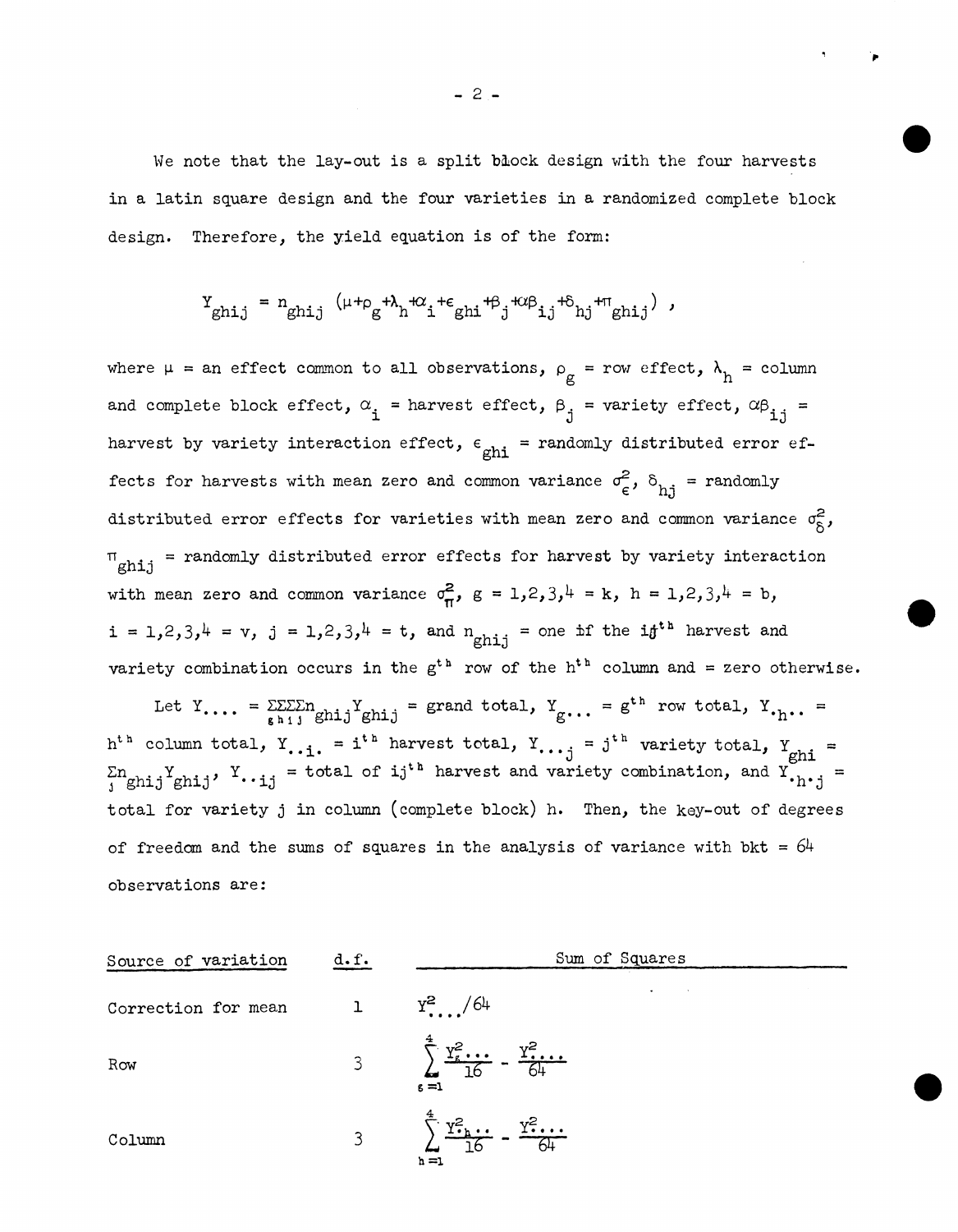Harvest

\n
$$
\frac{1}{3} \sum_{i=1}^{n} \frac{Y_{i+1}^{2} - Y_{i+1}^{2} - Y_{i+1}^{2} - Y_{i+1}^{2} - Y_{i+1}^{2} - Y_{i+1}^{2} - Y_{i+1}^{2} - Y_{i+1}^{2} - Y_{i+1}^{2} - Y_{i+1}^{2} - Y_{i+1}^{2} - Y_{i+1}^{2} - Y_{i+1}^{2} - Y_{i+1}^{2} - Y_{i+1}^{2} - Y_{i+1}^{2} - Y_{i+1}^{2} - Y_{i+1}^{2} - Y_{i+1}^{2} - Y_{i+1}^{2} - Y_{i+1}^{2} - Y_{i+1}^{2} - Y_{i+1}^{2} - Y_{i+1}^{2} - Y_{i+1}^{2} - Y_{i+1}^{2} - Y_{i+1}^{2} - Y_{i+1}^{2} - Y_{i+1}^{2} - Y_{i+1}^{2} - Y_{i+1}^{2} - Y_{i+1}^{2} - Y_{i+1}^{2} - Y_{i+1}^{2} - Y_{i+1}^{2} - Y_{i+1}^{2} - Y_{i+1}^{2} - Y_{i+1}^{2} - Y_{i+1}^{2} - Y_{i+1}^{2} - Y_{i+1}^{2} - Y_{i+1}^{2} - Y_{i+1}^{2} - Y_{i+1}^{2} - Y_{i+1}^{2} - Y_{i+1}^{2} - Y_{i+1}^{2} - Y_{i+1}^{2} - Y_{i+1}^{2} - Y_{i+1}^{2} - Y_{i+1}^{2} - Y_{i+1}^{2} - Y_{i+1}^{2} - Y_{i+1}^{2} - Y_{i+1}^{2} - Y_{i+1}^{2} - Y_{i+1}^{2} - Y_{i+1}^{2} - Y_{i+1}^{2} - Y_{i+1}^{2} - Y_{i+1}^{2} - Y_{i+1}^{2} - Y_{i+1}^{2} - Y_{i+1}^{2} - Y_{i+1}^{2} - Y_{i+1}^{2} - Y_{i+1}^{2} - Y_{i+1}^{2} - Y_{i+1}^{2} - Y_{i+1}^{2} - Y_{i+1}^{2} - Y_{i+1}^{2} - Y_{i+1}^{2} - Y_{
$$

The above may be obtained by minimizing the residual sum of squares

k b v t  $\sum \sum \sum \alpha_{\text{ghi,j}}$ g=1 h=1 i=1  $j=1$  $\mathfrak{n}^2$ ghij

with respect to the various constants in the yield equation and applying standard regression theory. The normal equations obtained for the effects in the order in which they occur in the yield equation are:

$$
n_{\ldots,\mu} + \sum_{g} n_{g\ldots} \cdot \rho_{g} + \sum_{h} n_{\ldots} \cdot h_{h} + \sum_{i} n_{\ldots} \cdot \alpha_{i} + \sum_{g} \sum_{h} n_{ghi} \cdot \epsilon_{ghi}
$$

 $- 3 -$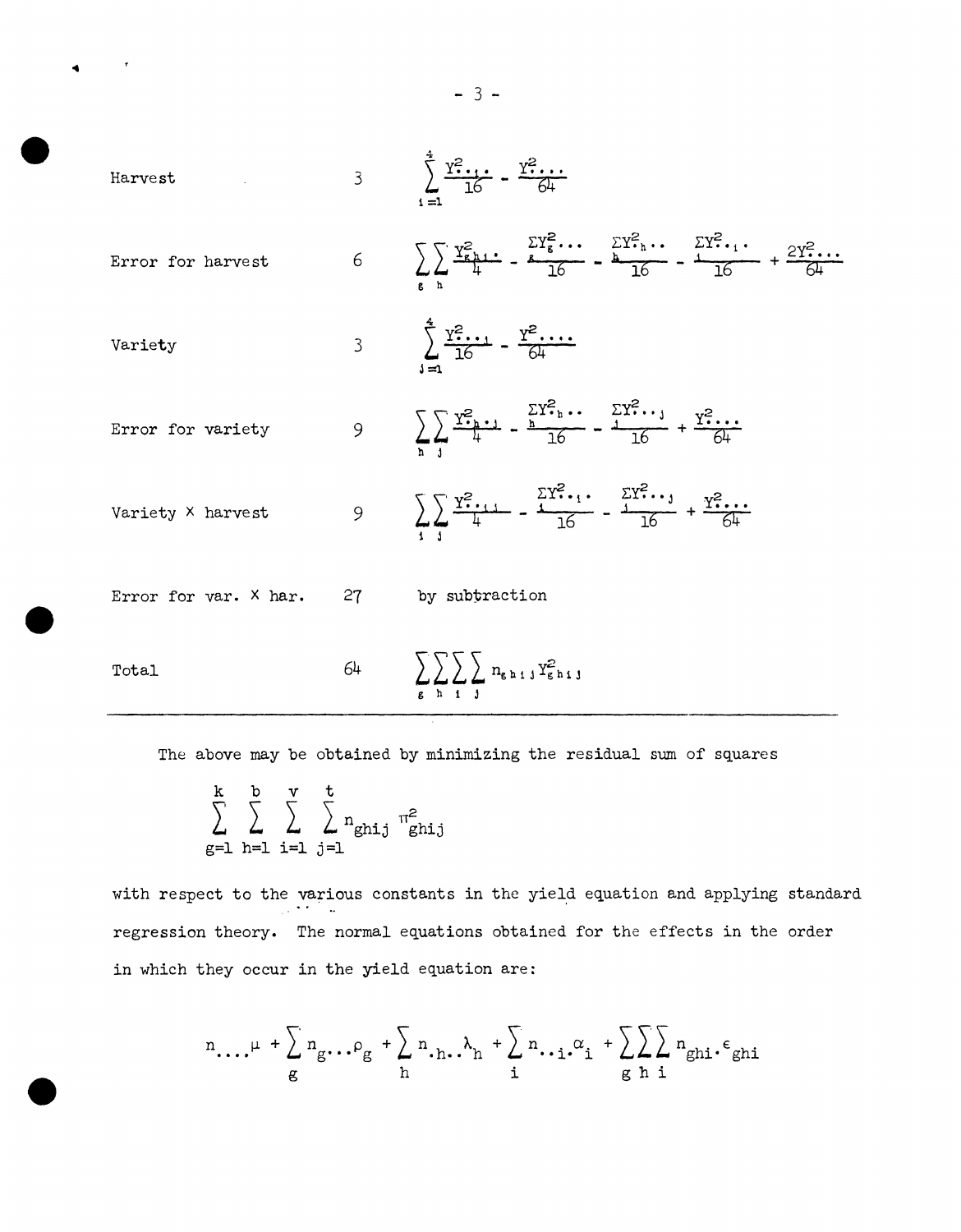$$
+\sum_{j} n_{\cdot \cdot j} \beta_{j} + \sum_{i} \sum_{j} n_{\cdot \cdot i,j} \alpha_{i,j} + \sum_{j} \sum_{j} n_{\cdot j} \beta_{i,j} = Y_{\cdot \cdot \cdot \cdot}
$$
\n
$$
n_{g} \cdot \ldots (u + \rho_{g}) + \sum_{j} n_{gh} \cdot \lambda_{h} + \sum_{i} n_{g} \cdot i \cdot \alpha_{i} + \sum_{j} \sum_{gh} n_{gh} \cdot \epsilon_{ghi}
$$
\n
$$
+\sum_{j} n_{g} \cdot j \beta_{j} + \sum_{i} \sum_{j} n_{g} \cdot i \cdot j \beta_{ij} + \sum_{j} \sum_{h} n_{gh} \cdot j \beta_{hj} = Y_{g} \cdot \ldots
$$
\n
$$
n \cdot n \cdot \left(\mu + \lambda_{h}\right) + \sum_{g} n_{gh} \cdot \beta_{g} + \sum_{i} n_{\cdot h} \cdot \alpha_{i} + \sum_{g} \sum_{j} n_{gh} \cdot \epsilon_{ghi}
$$
\n
$$
+\sum_{j} n \cdot n \cdot j (\beta_{j} + \delta_{hj}) + \sum_{i} \sum_{j} n \cdot n_{i,j} \alpha_{i,j} = Y_{\cdot h} \cdot \ldots
$$
\n
$$
n \cdot \cdot i \cdot \left(\mu + \alpha_{i}\right) + \sum_{g} n_{g} \cdot i \cdot \beta_{g} + \sum_{h} n \cdot n_{i} \cdot \lambda_{h} + \sum_{g} \sum_{h} n_{gh} \cdot \epsilon_{ghi}
$$
\n
$$
+ \sum_{j} n \cdot i \cdot j (\beta_{j} + \alpha \beta_{1,j}) + \sum_{j} \sum_{j} n \cdot n_{i,j} \delta_{hj} = Y_{\cdot \cdot i} \cdot \ldots
$$
\n
$$
n_{ghi} \cdot \left(\mu + \beta_{g} + \lambda_{h} + \alpha_{i} + \epsilon_{ghi}\right) + \sum_{j} n_{ghj} (\beta_{j} + \alpha \beta_{1,j} + \delta_{hj}) = Y_{ghi} \cdot \ldots
$$
\n
$$
n \cdot \cdot \cdot j (\mu + \beta_{j}) + \sum_{g} n_{g} \cdot j \beta_{g} + \sum_{h} n \cdot i \cdot j (\lambda_{h} + \delta_{hj}) + \sum_{j} n \cdot \cdot i \cdot j (\alpha_{j} + \alpha
$$

 $- 4 -$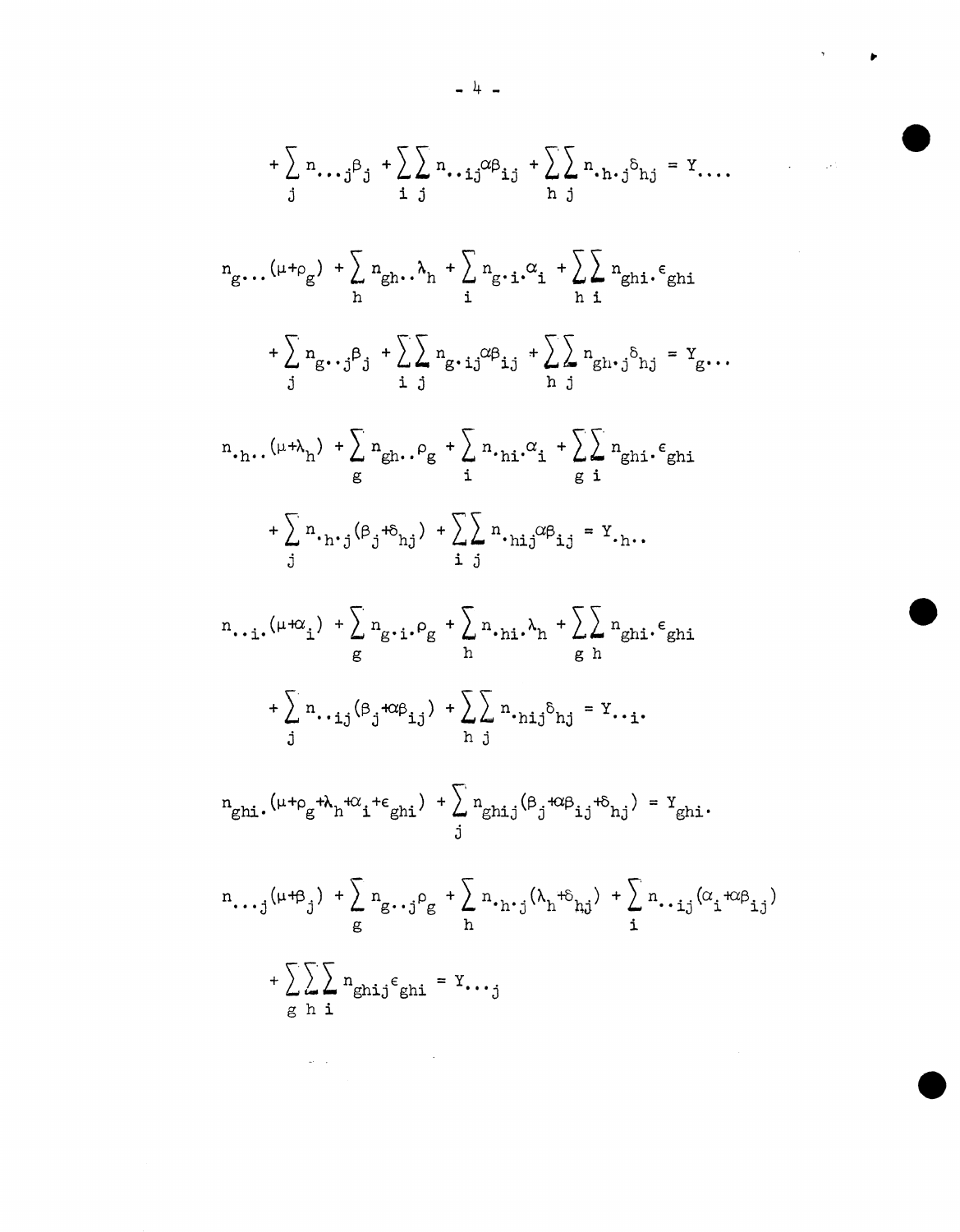$$
n \t\t\cdot i j(\mu + \alpha_i + \beta_j + \alpha \beta_{i,j}) + \sum_{g} n_{g \cdot i j} \rho_g + \sum_{h} n_{\cdot h i j} (\lambda_h + \delta_{h j})
$$
  
+ 
$$
\sum_{g} n_{g h i j} \epsilon_{g h i} = Y \t\cdot i j
$$
  
  

$$
n \t\cdot h \cdot j(\mu + \lambda_h + \beta_j + \delta_{h j}) + \sum_{g} n_{g h \cdot j} \rho_g + \sum_{i} n_{\cdot h i j} (\alpha_i + \alpha \beta_{i,j})
$$
  
+ 
$$
\sum_{g} n_{g h i j} \epsilon_{g h i} = Y \t\cdot h \cdot j
$$

Utilizing the following restraint equations:

 $\ddot{\bullet}$ 

$$
\sum \rho_{g} = \sum \lambda_{h} = \sum \alpha_{i} = \sum \beta_{j} = \sum \delta_{hj} = \sum \alpha \beta_{i,j} = \sum \alpha \beta_{i,j} = \sum \epsilon_{ghi} = 0,
$$

solutions. for the effects are easily found if there are no missing observations.  $\Gamma$ hese are  $\hat{\mu} = \bar{y}$ ,  $\hat{\mu} + \hat{\rho}_g = \bar{y}_g$ ...,  $\hat{\mu} + \hat{\lambda}_h = \bar{y}$ ...,  $\hat{\mu} + \hat{\alpha}_1 = \bar{y}$ ...,  $\hat{\mu} + \hat{\rho}_g + \hat{\lambda}_h + \hat{\alpha}_1 + \hat{\epsilon}_{gh1} = \bar{y}_{gh1}$ . **AA- AA A A - AA A A** -  $\mu+\beta_j=y_{\bullet\bullet\bullet,j'}$ ,  $\mu+\alpha_j+\beta_j+\alpha\beta_{1,j}=y_{\bullet\bullet\bullet,j'}$  and  $\mu+\lambda_h+\beta_j+\delta_{h,j}=\bar{y}_{\bullet h+j}$ , where these are the ordinary arithmetic means of the previously defined totals.

When there are missing observations the solution to the normal and restraint equations may become difficult depending upon the distribution of the missing observations. Instead of considering all the constants let us consider the following constants and let us note that the remaining normal equations may be obtained as sums of normal equations for these constants:

$$
\mu + \rho_g + \lambda_h + \alpha_i + \epsilon_{ghi} = \epsilon_{ghi}^*
$$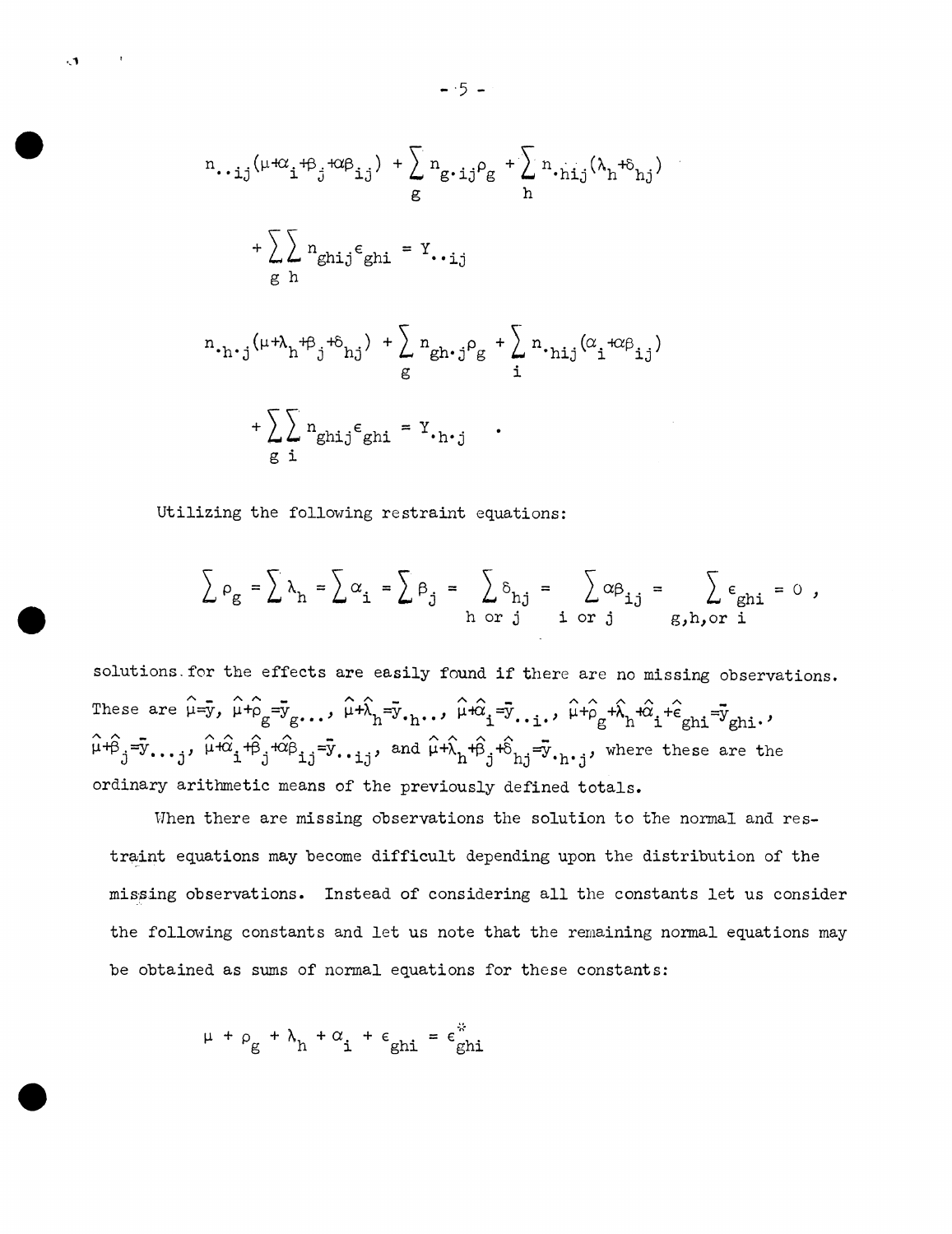$$
\mu + \alpha_{\mathbf{i}} + \beta_{\mathbf{j}} + \alpha \beta_{\mathbf{i} \mathbf{j}} = \alpha \beta_{\mathbf{i} \mathbf{j}}^*
$$
  

$$
\mu + \lambda_{\mathbf{h}} + \beta_{\mathbf{j}} + \delta_{\mathbf{h} \mathbf{j}} = \delta_{\mathbf{h} \mathbf{j}}^*
$$

Then, the normal equations may be written as:

$$
\begin{pmatrix}\nD_{\epsilon} & N_1 & N_2 \\
N_1' & D_{\alpha\beta} & N_3 \\
N_2' & N_3' & D_{\delta}\n\end{pmatrix}\n\begin{pmatrix}\n\epsilon^{ik} \\
\alpha\beta^{ik} \\
\delta^{k}\n\end{pmatrix} =\n\begin{pmatrix}\nY_{\epsilon} \\
Y_{\alpha\beta} \\
Y_{\delta}\n\end{pmatrix}
$$

where  $D_{\epsilon}$  is a bk  $\times$  bk diagonal matrix with diagonal elements  $n_{\text{chi}}$ ,  $D_{\alpha\beta}$  is a tv × tv diagonal matrix with diagonal elements n... j,  $D_8$  is a bt × bt diagonal matrix with diagonal elements  $h_{\cdot h\cdot j}$ ,  $\epsilon^* = (\epsilon_{111}^* \epsilon_{212}^* \epsilon_{313}^* \epsilon_{414}^* \epsilon_{122}^* \epsilon_{23}^* \epsilon_{324}^* \epsilon_{421}^*$  $\epsilon_{133}^* \epsilon_{234}^* \epsilon_{331}^* \epsilon_{432}^* \epsilon_{144}^* \epsilon_{241}^* \epsilon_{342}^* \epsilon_{443}^*$ ,  $\alpha_{\beta}^* = (\alpha_{\beta}^*_{11} \alpha_{\beta}^*_{12} \alpha_{\beta}^*_{13} \alpha_{\beta}^*_{14} \alpha_{\beta}^*_{21} \alpha_{\beta}^*_{22} \alpha_{\beta}^*_{23} \alpha_{\beta}^*_{24}$  $\alpha\beta_{31}^{*}\alpha\beta_{32}^{*}\alpha\beta_{33}^{*}\alpha\beta_{44}^{*}\alpha\beta_{41}^{*}\alpha\beta_{42}^{*}\alpha\beta_{44}^{*}\alpha\beta_{44}^{*}, \quad \delta^{*}=\left(\delta_{11}^{*}\delta_{12}^{*}\delta_{13}^{*}\delta_{14}^{*}\delta_{21}^{*}\delta_{22}^{*}\delta_{23}^{*}\delta_{24}^{*}\delta_{31}^{*}\delta_{32}^{*}\delta_{33}^{*}\delta_{44}^{*}\right)$  $\delta_{\mu_1}^* \delta_{\mu_2}^* \delta_{\mu_3}^* \delta_{\mu_4}^*$ ,  $Y_{\epsilon}$  is bk  $X$  l with elements  $Y_{\text{ghi}}$ . in the same order as  $\epsilon^*$ ,  $Y_{\alpha\beta}$  is tv  $\times$  1 with elements  $Y_{\cdot \cdot i,j}$  in the same order as  $\alpha\beta^*$ ,  $Y_{\delta}$  is bt  $\times$  1 with elements Y. h.j in the same order as  $\delta^*$ , and N<sub>1</sub>, N<sub>2</sub>, and N<sub>3</sub> are the corresponding coefficient matrices for the remaining constants in the normal equations. For example, for the design given above  $N_1$  is the following bk  $\times$  vt matrix: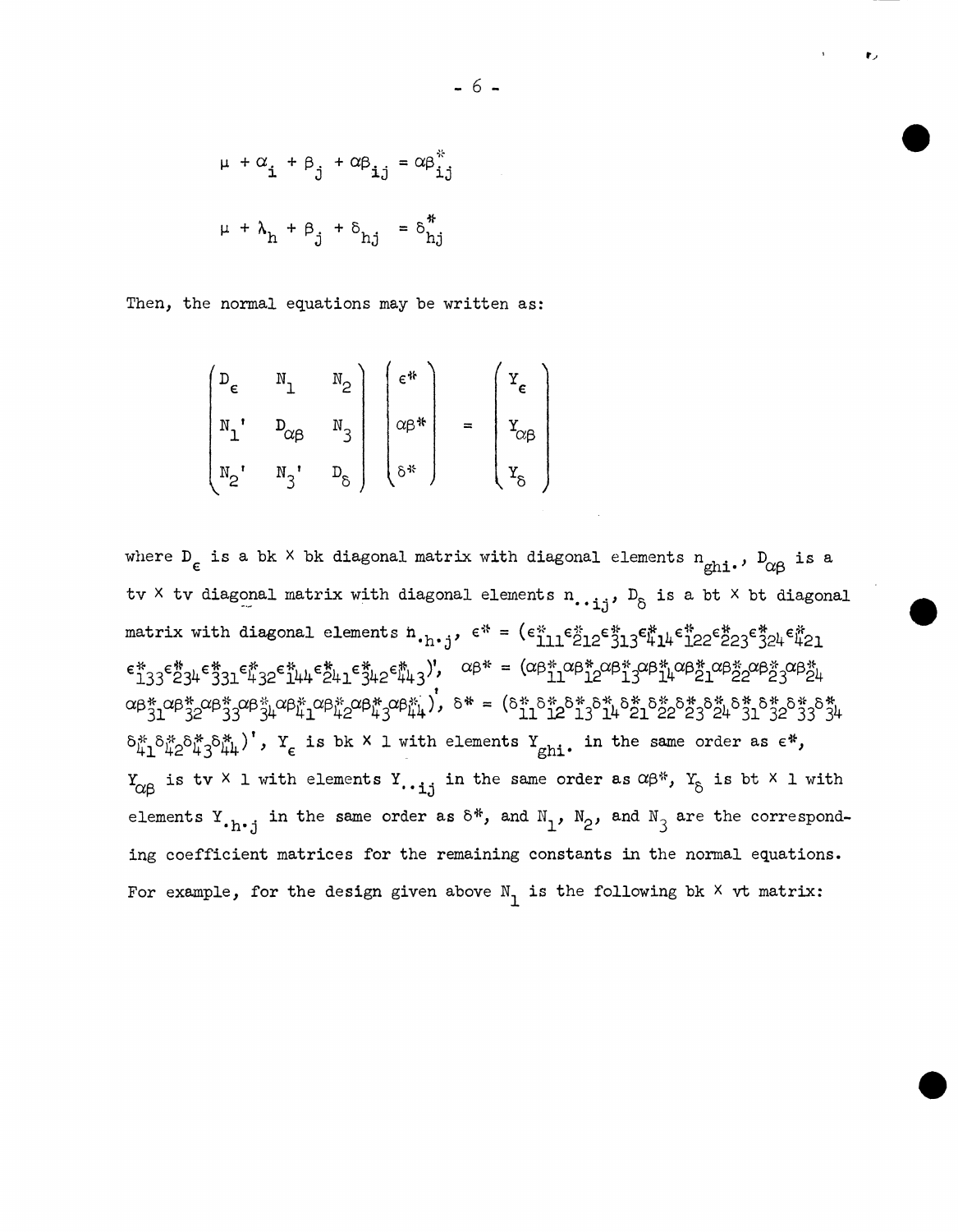where the matrix  $(n_{111j})$ , e.g., is a one X t row vector of ones if there are no missing observations and has zeros substituted for the ones where there are missing observations, and similarly for the remaining row vectors  $(n_{\text{ghi},j})$ . For the above design  $N_{\odot}$  is a bk  $\times$  bt = 16  $\times$  16 matrix of the form:

..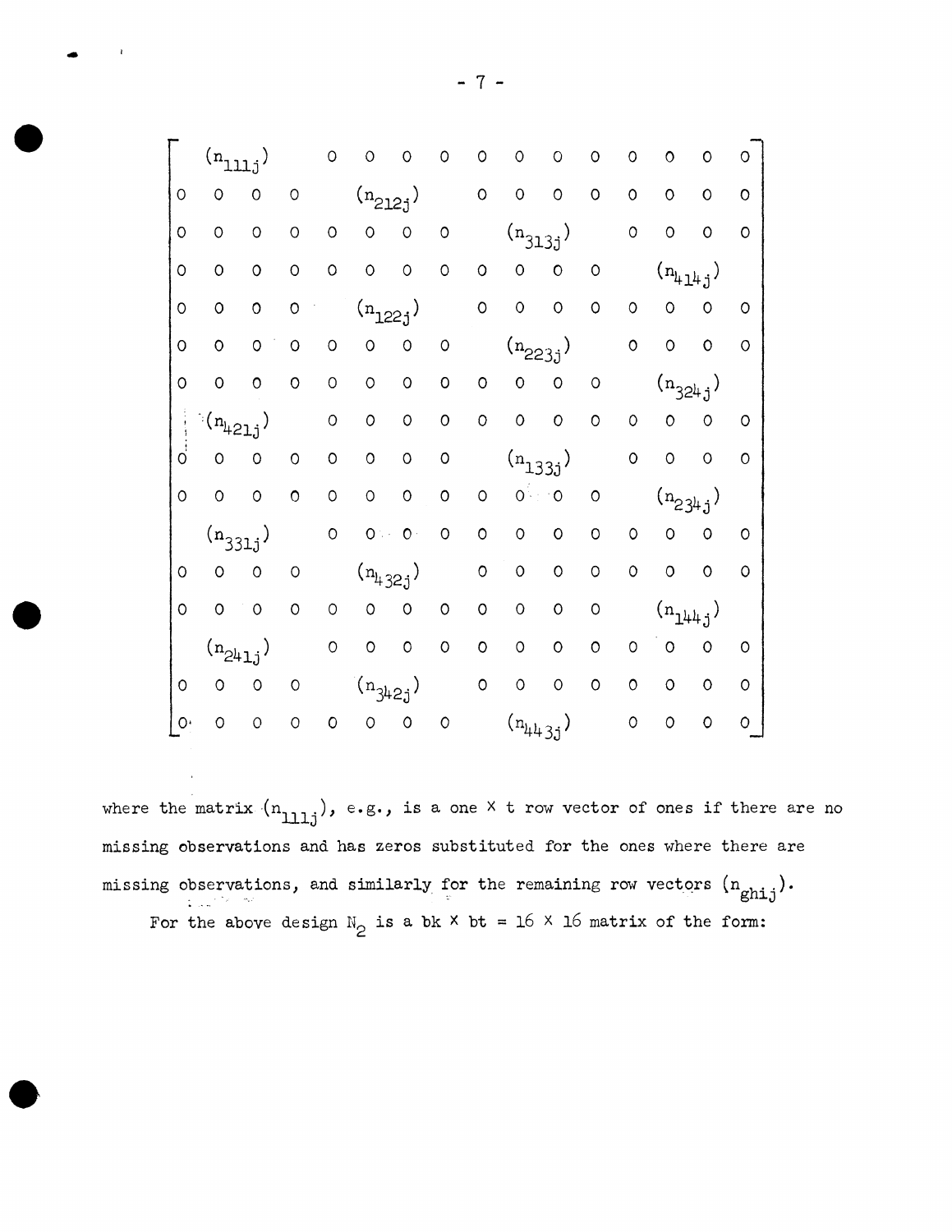|              |         | $\bf (n_{111j})$ |              | $\circ$     | O              | $\circ$      | O           | O              | O               | $\circ$      | $\circ$        | O            | $\circ$                                                                                         | $\circ$          | $\circ$     |  |
|--------------|---------|------------------|--------------|-------------|----------------|--------------|-------------|----------------|-----------------|--------------|----------------|--------------|-------------------------------------------------------------------------------------------------|------------------|-------------|--|
|              |         | $(n_{212j})$     |              | $\mathsf O$ | $\circ$        | $\circ$      | $\circ$     | $\circ$        | $\circ$         | $\circ$      | $\circ$        | O            | $\circ$                                                                                         | $\circ$          | $\circ$     |  |
|              |         | $(n_{313j})$     |              | $\circ$     | $\circ$        | $\circ$      | $\circ$     | $\circ$        | $\mathbf 0$     | $\circ$      | $\circ$        | $\mathsf{o}$ | $\circ$                                                                                         | $\overline{O}$   | $\circ$     |  |
|              |         | $(n_{414j})$     |              | $\circ$     | $\circ$        | $\circ$      | O           | $\circ$        | $\circ$         | $\circ$      | $\circ$        | $\circ$      | $\circ$                                                                                         | $\circ$          | $\circ$     |  |
| $\circ$      | $\circ$ | O                | O            |             |                | $(n_{122j})$ |             | $\circ$        | O               | $\circ$      | $\circ$        | $\circ$      | $\circ$                                                                                         | $\circ$          | $\circ$     |  |
| $\circ$      | $\circ$ | $\circ$          | $\circ$      |             |                | $(n_{223j})$ |             | $\circ$        | $\circ$         | $\circ$      | $\circ$        | $\circ$      | $\circ$                                                                                         | $\overline{O}$   | $\circ$     |  |
| $\circ$      | $\circ$ | $\circ$          | $\circ$      |             |                | $(n_{324j})$ |             | $\circ$        | $\circ$         | $\circ$      | $\circ$        | 0            | $\circ$                                                                                         | $\circ$          | $\circ$     |  |
| $\circ$      | O       | $\circ$          | $\circ$      |             |                | $(n_{421j})$ |             | $\circ$        | $\overline{O}$  | $\circ$      | $\overline{O}$ | $\mathsf{o}$ | $\overline{\phantom{a}}$                                                                        | $\mathsf{\circ}$ | $\circ$     |  |
| $\circ$      | $\circ$ | $\circ$          | $\circ$      | $\circ$     | O              | $\circ$      | $\circ$     |                |                 | $(n_{133j})$ |                | $\mathsf{o}$ | $\circ$                                                                                         | $\circ$          | $\circ$     |  |
| $\circ$      | O       | $\circ$          | $\mathsf{o}$ | $\circ$     | $\circ$        | $\circ$      | $\circ$     |                |                 | $(n_{234j})$ |                | $\mathsf{o}$ | $\circ$                                                                                         | $\circ$          | $\mathsf O$ |  |
| $\circ$      | O       | $\circ$          | O            | $\circ$     | $\circ$        | $\circ$      | $\mathsf O$ |                |                 | $(n_{331j})$ |                | $\circ$      | $\circ$                                                                                         | $\mathbf{o}$     | $\circ$     |  |
| $\mathbf{o}$ | $\circ$ | $\circ$          | $\circ$      | $\circ$     | $\overline{O}$ | $\circ$      | $\circ$     |                | $(n_{l_i}$ 32j) |              |                | $\circ$      | $\circ$                                                                                         | 0                | $\circ$     |  |
| $\mathbf 0$  | $\circ$ | $\overline{O}$   | $\circ$      | $\circ$     | $\overline{O}$ | $\circ$      | $\circ$     | $\mathbf 0$    | O               | $\circ$      | $\circ$        |              | $\left( \mathbf{n}_{\mathbf{1}^{\mathbf{l}}\mathbf{1}^{\mathbf{l}}\mathbf{+}\mathbf{j}}\right)$ |                  |             |  |
| $\circ$      | $\circ$ | $\circ$          | $\circ$      | $\circ$     | $\circ$        | $\circ$      | $\circ$     | $\circ$        | O               | $\circ$      | $\circ$        |              | $(n_{241j})$                                                                                    |                  |             |  |
| $\circ$      | O       | $\circ$          | $\circ$      | $\circ$     | $\circ$        | $\circ$      | 0           | $\circ$        | $\circ$         | $\circ$      | $\circ$        |              | $(n_{342j})$                                                                                    |                  |             |  |
| $\circ$      | $\circ$ | $\overline{O}$   | O            | $\circ$     | O              | $\circ$      | $\circ$     | $\overline{O}$ | $\circ$         | $\mathbf 0$  | O              |              | $(n_{443j})$                                                                                    |                  |             |  |

For the above design  $N_3$  is a bk  $\times$  vt = 16  $\times$  16 matrix of the form: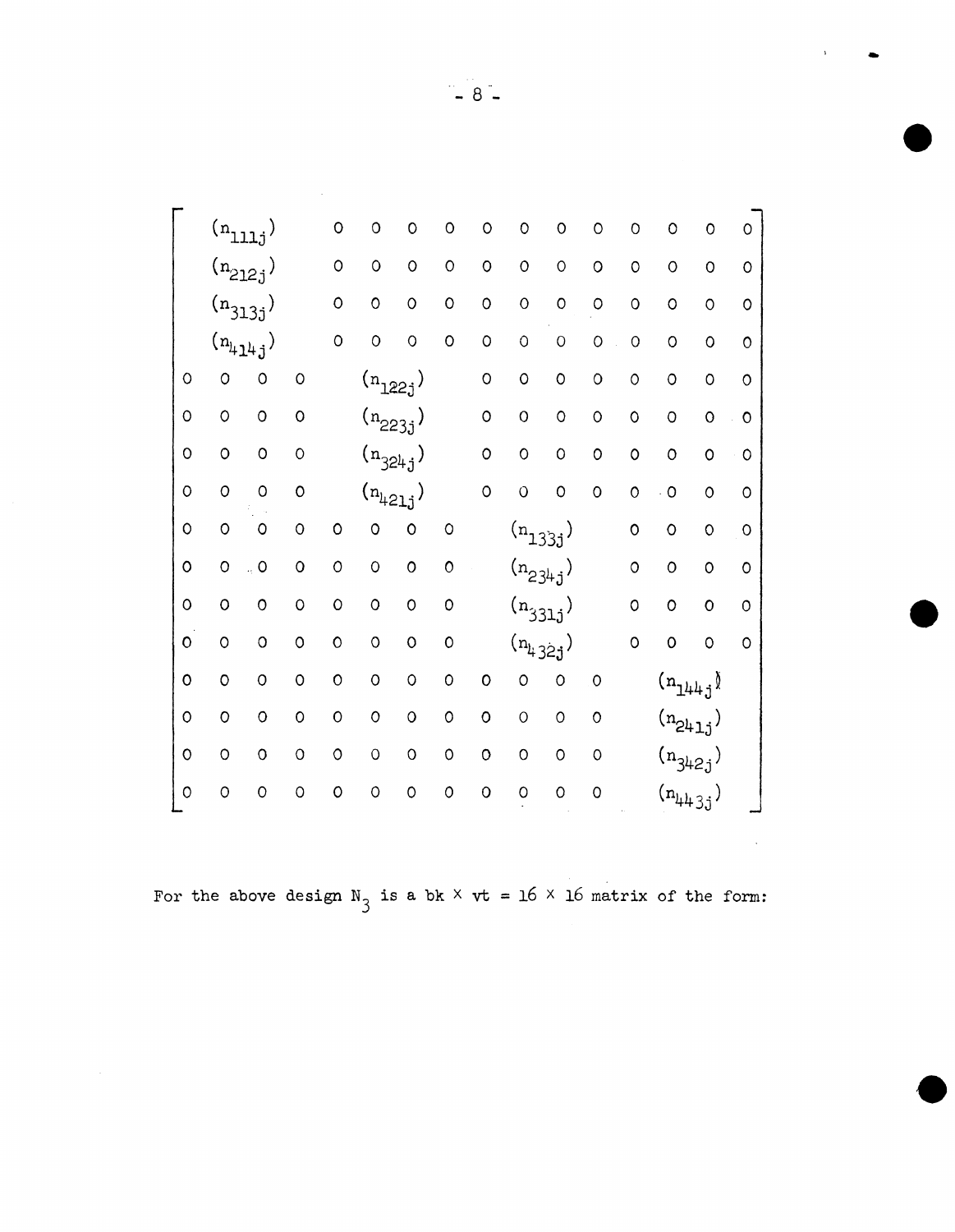|            |              |             |             | $\circ$ | $\circ$ | O       | O           | 0           | $\circ$ | O           | $\circ$ | $\circ$     | $\circ$ | O           | O           |
|------------|--------------|-------------|-------------|---------|---------|---------|-------------|-------------|---------|-------------|---------|-------------|---------|-------------|-------------|
|            | $\mathbf{E}$ |             |             | $\circ$ | $\circ$ | $\circ$ | $\circ$     | $\circ$     | $\circ$ | $\circ$     | $\circ$ | $\circ$     | $\circ$ | O           | $\circ$     |
|            |              |             |             | $\circ$ | $\circ$ | $\circ$ | $\mathsf O$ | O           | $\circ$ | $\circ$     | O       | $\circ$     | O       | O           | $\mathsf O$ |
|            |              |             |             | $\circ$ | $\circ$ | O       | O           | $\circ$     | $\circ$ | $\circ$     | O       | $\mathbf 0$ | $\circ$ | O           | $\hbox{O}$  |
| $\circ$    | $\circ$      | $\circ$     | O           |         |         |         |             | $\circ$     | $\circ$ | $\circ$     | O       | $\circ$     | $\circ$ | $\mathsf O$ | $\mathsf O$ |
| $\circ$    | $\circ$      | $\circ$     | O           |         | F       |         |             | $\circ$     | $\circ$ | $\circ$     | O       | $\circ$     | $\circ$ | O           | $\mathsf O$ |
| $\circ$    | $\circ$      | $\circ$     | O           |         |         |         |             | $\circ$     | $\circ$ | $\circ$     | O       | $\circ$     | $\circ$ | O           | $\circ$     |
| $\circ$    | $\circ$      | $\circ$     | O           |         |         |         |             | $\circ$     | $\circ$ | $\circ$     | O       | $\circ$     | $\circ$ | $\mathsf O$ | $\circ$     |
| $\hbox{O}$ | $\circ$      | $\circ$     | O           | $\circ$ | $\circ$ | 0       | $\circ$     |             |         |             |         | $\circ$     | $\circ$ | O           | $\mathsf O$ |
| $\circ$    | $\circ$      | $\circ$     | $\circ$     | O       | $\circ$ | 0       | $\circ$     |             | G       |             |         | $\circ$     | $\circ$ | O           | $\mathsf O$ |
| $\circ$    | $\circ$      | $\circ$     | O           | $\circ$ | $\circ$ | $\circ$ | $\circ$     |             |         |             |         | $\circ$     | $\circ$ | O           | $\circ$     |
| $\circ$    | $\circ$      | $\circ$     | $\circ$     | $\circ$ | $\circ$ | O       | $\circ$     |             |         |             |         | $\circ$     | $\circ$ | $\mathsf O$ | $\mathsf O$ |
| $\circ$    | O            | $\mathsf O$ | $\circ$     | $\circ$ | $\circ$ | $\circ$ | $\mathsf O$ | $\circ$     | $\circ$ | $\circ$     | $\circ$ |             |         |             |             |
| O          | $\circ$      | $\circ$     | $\circ$     | O       | O       | 0       | $\circ$     | O           | $\circ$ | O           | O       |             |         | $\rm H$     |             |
| $\circ$    | $\circ$      | $\circ$     | $\mathsf O$ | O       | $\circ$ | $\circ$ | $\circ$     | $\mathbf O$ | $\circ$ | $\circ$     | O       |             |         |             |             |
| $\circ$    | O            | $\circ$     | $\circ$     | $\circ$ | O       | O       | $\circ$     | $\circ$     | $\circ$ | $\mathbf O$ | $\circ$ |             |         |             |             |

where

 $\label{eq:2.1} \frac{1}{\sqrt{2}}\int_{\mathbb{R}^3}\frac{1}{\sqrt{2}}\left(\frac{1}{\sqrt{2}}\right)^2\frac{1}{\sqrt{2}}\left(\frac{1}{\sqrt{2}}\right)^2\frac{1}{\sqrt{2}}\left(\frac{1}{\sqrt{2}}\right)^2.$ 

 $\bullet$ 

 $\bullet$ 

| $E =$         | $n_{1111}$          |                       | $n_{4211}$ $n_{3311}$            | $n_{24\,11}$ |  |
|---------------|---------------------|-----------------------|----------------------------------|--------------|--|
|               | $n_{1112}$          | $n_{4212}$            | $n_{3312}$                       | $n_{2412}$   |  |
|               | $\mathrm{n}_{1113}$ | $n_{4213}$            | $n_{3313}$                       | $n_{2413}$   |  |
|               | $n_{111}$           |                       | $n_{4214}$ $n_{3314}$ $n_{2414}$ |              |  |
|               |                     |                       |                                  |              |  |
|               | $n_{2121}$          |                       | $n_{1221}$ $n_{4321}$            | $n_{3421}$   |  |
| F<br>$\equiv$ | $n_{2122}$          | $n_{1222}$ $n_{4322}$ |                                  | $n_{3422}$   |  |
|               | $n_{2123}$          |                       | $n_{1223}$ $n_{4323}$            | $n_{3423}$   |  |
|               | $n_{212}$           | $n_{1224}$ $n_{4324}$ |                                  | $n_{3424}$   |  |

- 9 -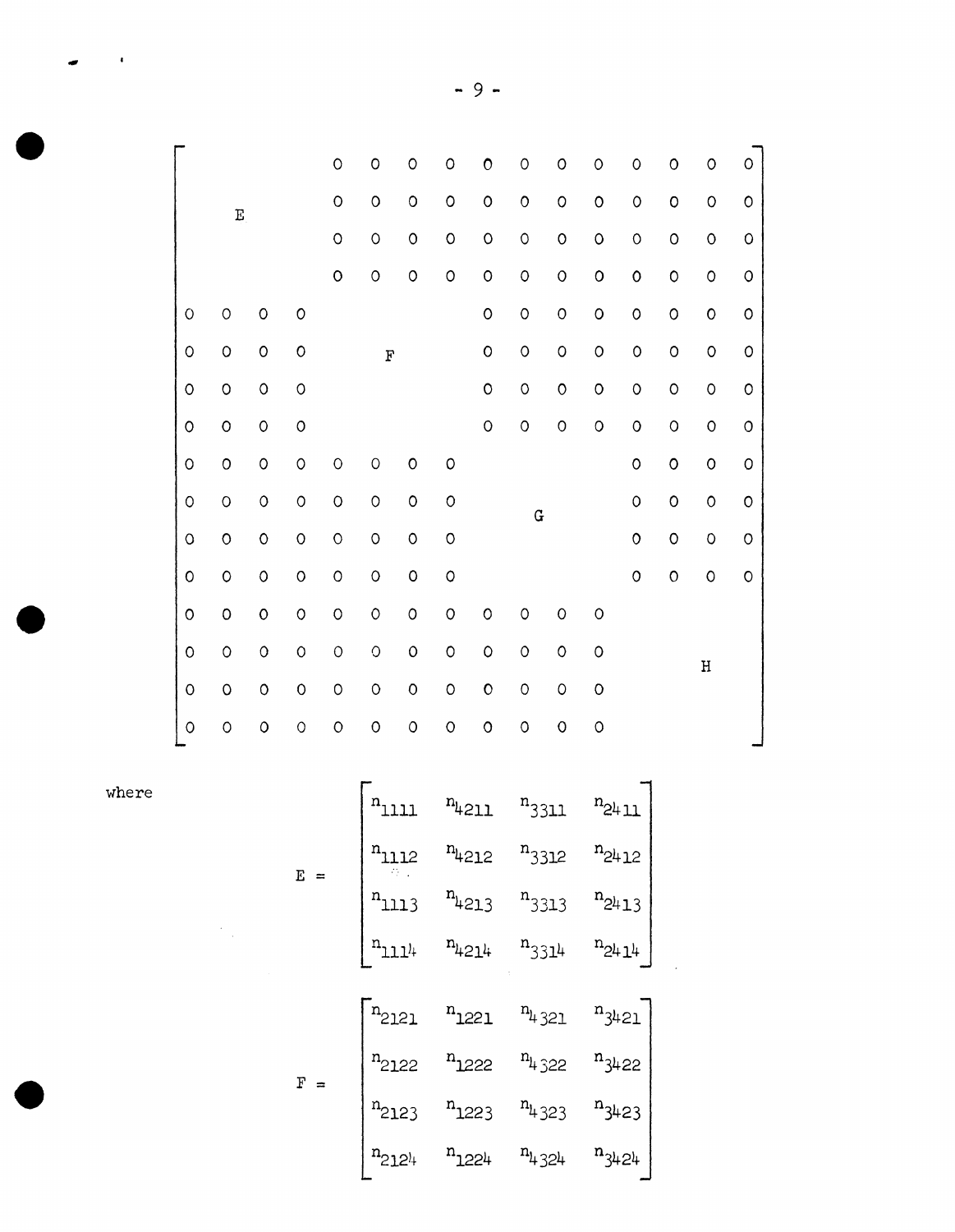

In order to solve for the  $\epsilon^*$ ,  $\alpha\beta^*$ , and  $\delta^*$  we may rewrite the normal equations as:

$$
\begin{pmatrix}\nD_{\epsilon} & N_1 & N_2 \\
N_1^1 & D_{\alpha\beta} & N_3 \\
N_2^1 & N_3^1 & D_{\delta}\n\end{pmatrix}\n\begin{pmatrix}\n\epsilon^* \\
\alpha\beta^* \\
\delta^*\n\end{pmatrix} = \begin{pmatrix}\nY_{\epsilon} \\
Y_{\alpha\beta} \\
\gamma_{\alpha\beta} \\
\gamma_{\delta}\n\end{pmatrix}
$$

$$
= \begin{pmatrix} D_{\epsilon} & N_{1} & N_{2} \ 0 & D_{\alpha\beta} - N_{1}^{*}D_{\epsilon}^{-1}N_{1} = B_{\alpha\beta} & N_{3} - N_{1}^{*}D_{\epsilon}^{-1}N_{2} = N_{\mu} \ 0 & N_{3}^{*} - N_{2}^{*}D_{\epsilon}^{-1}N_{2} = B_{\alpha\beta} & N_{\beta} - N_{2}^{*}D_{\epsilon}^{-1}N_{2} = B_{\beta} \end{pmatrix} \begin{pmatrix} \epsilon^{*} \\ \alpha\beta^{*} \\ \vdots \\ \alpha\beta^{*} \end{pmatrix} = \begin{pmatrix} Y_{\epsilon} \\ Y_{\alpha\beta} - N_{1}^{*}D_{\epsilon}^{-1}Y_{\epsilon} = X_{\alpha\beta} \\ Y_{\alpha\beta} - N_{1}^{*}D_{\epsilon}^{-1}Y_{\epsilon} = X_{\alpha\beta} \end{pmatrix}
$$

 $-10 -$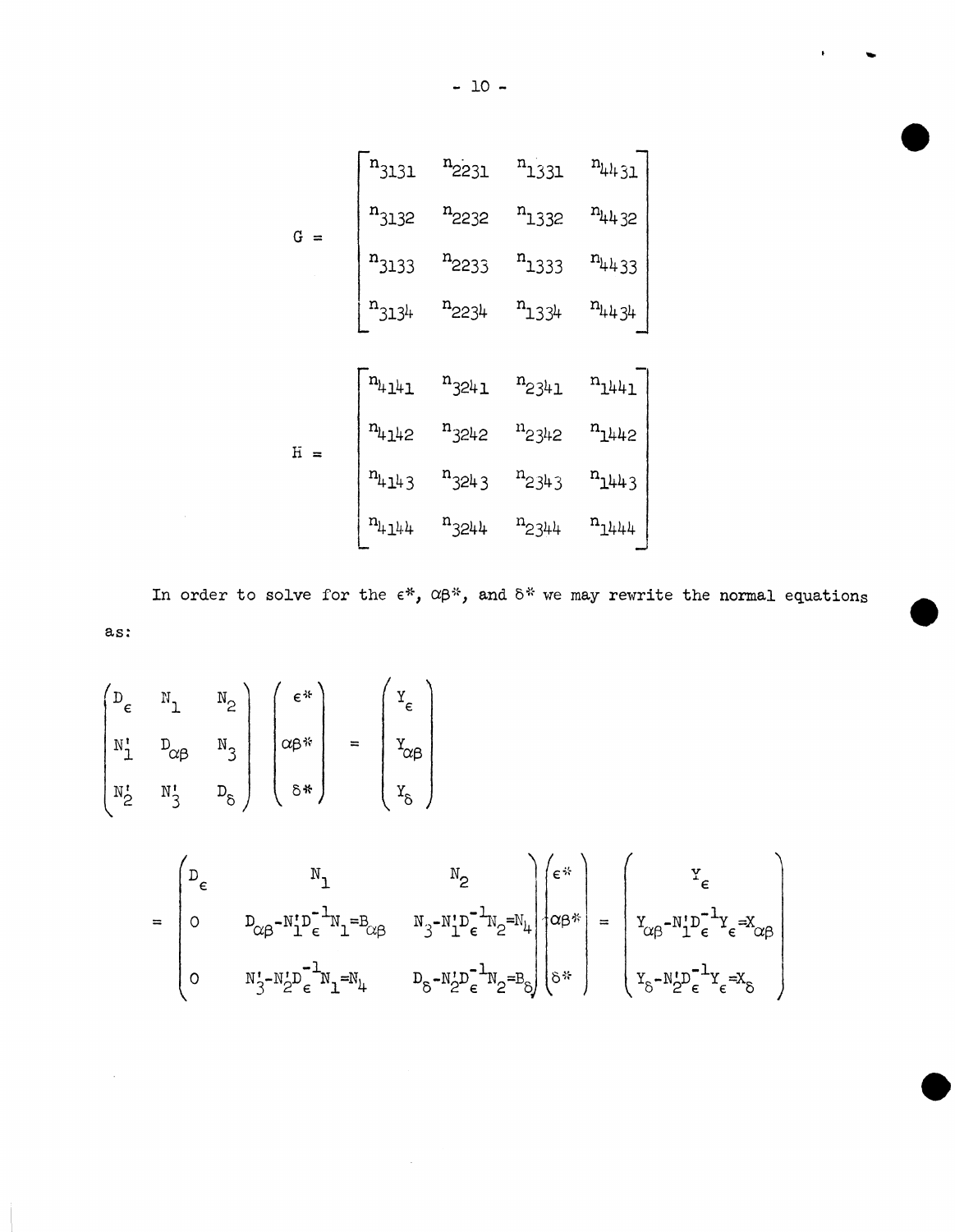$$
= \begin{pmatrix} D_{\epsilon} & N_{1} & N_{2} \\ 0 & B_{\alpha\beta} & N_{\mu} \\ 0 & 0 & B_{\delta} - N_{\mu} B_{\alpha\beta}^{-1} N_{\mu} \end{pmatrix} \begin{pmatrix} \epsilon^{*}\\ \alpha\beta^{*}\\ \alpha\beta^{*}\\ \delta^{*} \end{pmatrix} = \begin{pmatrix} Y_{\epsilon} \\ X_{\alpha\beta} \\ X_{\alpha\beta} \\ X_{\delta} - N_{\mu} B_{\alpha\beta}^{-1} X_{\alpha\beta} \end{pmatrix}
$$

The above implies that none of the diagonal elements of  $D_{\epsilon}$ ,  $D_{\alpha\beta}$ , or  $D_{\delta}$  is zero. If this is the case delete the corresponding row and column from the matrix and the corresponding constant. Also, implied in the above is that  $B_{\alpha\alpha}$  has an inverse but this is generally not the case and use must be made of a restraint equation of the form  $\Sigma\Sigma(\alpha\beta_{1,1}^*-\mu) = 0$ , prior to the last step above. Then, in order to solve for the  $\delta^*$  one must impose a restraint of the form  $\Sigma \Sigma (\delta_{\text{h,i}}^* - \mu) = 0$ . Restraint equations of the form listed previously must be utilized if solutions (denoted by the constant with a caret as e.g.  $\hat{\alpha}_i$ ) of the  $\alpha_i$ ,  $\rho_g$ ,  $\lambda_{h^*}$ ,  $\beta_j$ ,  $\epsilon_{ghi}$ ,  $\alpha\beta_{ij}$ , and  $\delta_{hj}$  are to be obtained. After obtaining solutions for all constants we may compute the residual sum of squares as  $R = \frac{\sum \sum \sum n}{g h i j} (Y_{ghi,j} - \hat{\mu} - \hat{\rho}_g - \hat{\lambda}_n \hat{\alpha}_i - \hat{\epsilon}_{ghi} - \hat{\beta}_j - \hat{\alpha} \hat{\rho}_{i,j} - \hat{\delta}_{hj})^2 = \frac{\sum \sum \sum n}{g h i j} - S$  where  $S = SS(\mu, \rho_g, \lambda_h, \alpha_i, \epsilon_{gh1}, \beta_i, \alpha_{h1}, \delta_{hh}) = \hat{\mu}Y, \dots + \hat{\Sigma \rho_g}Y_g, \dots + \hat{\Sigma \lambda_h}Y, \dots + \hat{\Sigma \alpha_i}Y.$  $+\sum_{\varepsilon} \sum_{h=1}^{\infty} \sum_{g}^{h} Y(gh i \cdot \overline{x}_{g}^{h} j \cdot \overline{x}_{g}^{h}) - \sum_{h=1}^{m} \sum_{h=1}^{\infty} \sum_{h=1}^{m} Y(gh i \cdot \overline{x}_{h}^{h}) \cdot \overline{x}_{h}^{h} j \cdot \overline{x}_{h}^{h} j \cdot \overline{x}_{h}^{h} j \cdot \overline{x}_{h}^{h} j \cdot \overline{x}_{h}^{h} j \cdot \overline{x}_{h}^{h} k \cdot \overline{x}_{h}^{h} k \cdot \overline{x}_{h}^{h} k \cdot \overline{x}_{h}^{$ to any set of constants, say  $\epsilon_{\text{ghi}}$ , eliminating all other effects, is equal to  $S - SS(\mu, \rho_g, \lambda_h, \alpha_i, \beta_j, \alpha \beta_{i,j}, \delta_{h,j}) = S_1$  with  $f_1$  degrees of freedom. The sum of squares due to two sets of constants, say  $\alpha_i$  and  $\epsilon_{ghi}$ , eliminating all other effects is S -  $SS(\mu, \rho_g, \lambda_h, \beta_j, \alpha\beta_{i,j}, \delta_{hj}) = S_2$  with  $f_2$  degrees of freedom. Then we may utilize a general theorem from least squares theory which states that when the null hypothesis is true  $\frac{(S_2-S_1)/(f_2-f_1)}{S_1/f_1}$  follows Snedecor's F distribution with  $f_2-f_1$  and  $f_1$  degrees of freedom. From this result, one may obtain F

 $-11 -$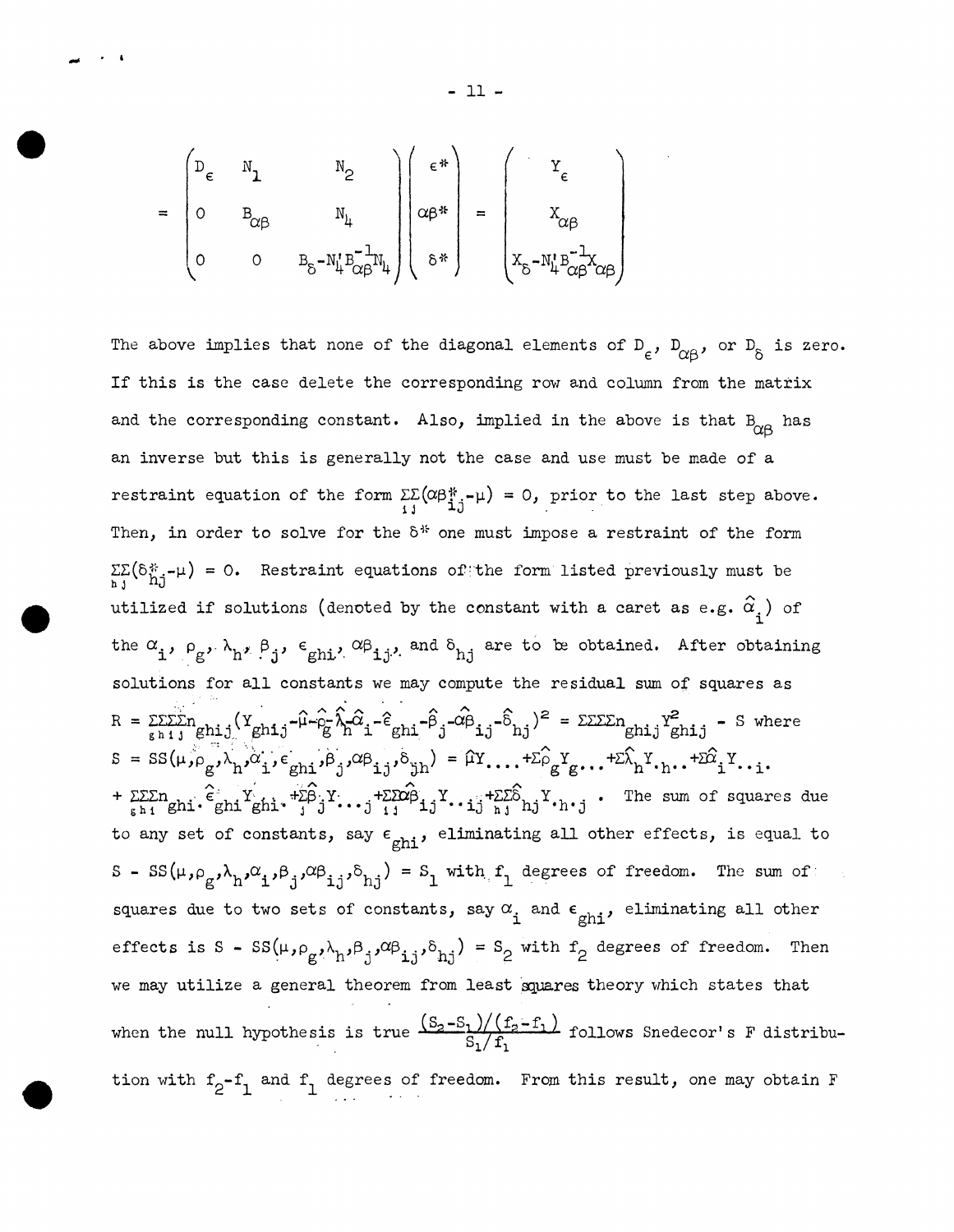tests for harvests, for varieties, and for the harvest X variety interaction regardless of the balanced or unbalanced nature of the design.

For the particular case at hand, the experimenter did not obtain results for harvest number four. This means that additional restraint equations of the form  $\alpha_{\mu}=0$ ,  $\alpha\beta_{\mu,j}=0$ ,  $\epsilon_{gh\mu}=0$ , and  $n_{gh\mu,j}=0$  for all cases where  $n_{gh\mu,j}$  was one with no missing observations. For this case the solutions·to the normal equations become:

$$
\hat{\mu} = \bar{y}, \hat{\alpha}_{i} = \bar{y}_{\cdot \cdot i} - \bar{y}, \hat{\beta} = \bar{y}_{\cdot \cdot j} - \bar{y}_{\cdot \cdot j}
$$

$$
\hat{\alpha} \hat{\beta}_{i,j} = \bar{y}_{\cdot \cdot i,j} - \bar{y}_{\cdot \cdot i} - \bar{y}_{\cdot \cdot j} + \bar{y}_{\cdot \cdot j}
$$

solutions for  $\rho_g$  are obtained from the equations

 $\mathcal{L}^{\text{max}}_{\text{max}}$  and  $\mathcal{L}^{\text{max}}_{\text{max}}$ 

$$
\begin{pmatrix}\n32/3 & 0 & 0 & 0 \\
0 & 32/3 & 0 & 0 \\
\vdots & \vdots & \ddots & \vdots \\
0 & 0 & 0 & 32/3\n\end{pmatrix}\n\begin{pmatrix}\n\hat{\rho}_1 \\
\hat{\rho}_2 \\
\hat{\rho}_3 \\
\hat{\rho}_4\n\end{pmatrix}\n=\n\begin{pmatrix}\nY_1 \dots (Y_1 \dots Y_{\cdot\mu \cdot \cdot})/3 = Q_{r1} \\
Y_2 \dots (Y_1 \dots - Y_{\cdot 3 \cdot \cdot \cdot})/3 = Q_{r2} \\
Y_3 \dots (Y_1 \dots - Y_{\cdot 2 \cdot \cdot \cdot})/3 = Q_{r3} \\
Y_4 \dots (Y_1 \dots - Y_{\cdot 1 \cdot \cdot \cdot})/3 = Q_{r4}\n\end{pmatrix}
$$

 $\mathcal{L}_{\text{max}}$  and  $\mathcal{L}_{\text{max}}$  and  $\mathcal{L}_{\text{max}}$ 

and the solutions for  $\lambda_h$  are obtained from the equations

 $\Delta \phi = 0.0000$  and  $\Delta \phi$ 

$$
\begin{pmatrix}\n32/3 & 0 & 0 & 0 \\
0 & 32/3 & 0 & 0 \\
0 & 0 & 32/3 & 0\n\end{pmatrix}\n\begin{pmatrix}\n\hat{\lambda}_1 \\
\hat{\lambda}_2 \\
\hat{\lambda}_3 \\
\hat{\lambda}_4\n\end{pmatrix} = \begin{pmatrix}\nY_{\cdot 1} \cdot (Y_{\cdot \cdot \cdot} - Y_{\mu \cdot \cdot \cdot})/3 = Q_{c1} \\
Y_{\cdot 2} \cdot (Y_{\cdot \cdot \cdot} - Y_{3} \cdot \cdot \cdot)/3 = Q_{c2} \\
Y_{\cdot 3} \cdot (Y_{\cdot \cdot \cdot} - Y_{2} \cdot \cdot \cdot)/3 = Q_{c3} \\
Y_{\cdot \mu \cdot \cdot} (Y_{\cdot \cdot \cdot} - Y_{1} \cdot \cdot \cdot)/3 = Q_{c4}\n\end{pmatrix}
$$

. . ....

'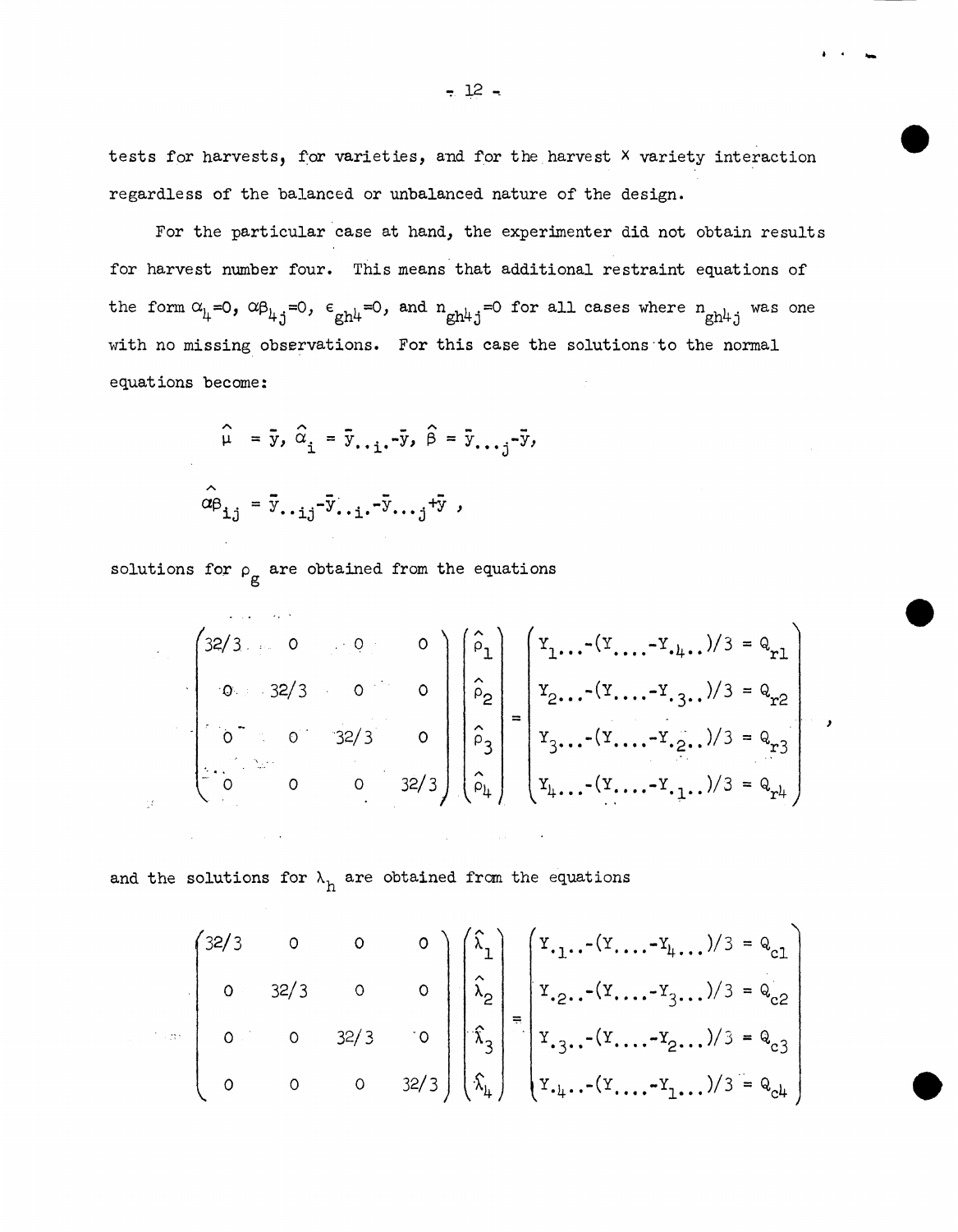$\hat{\epsilon}_{\mathrm{ghi}} = \bar{y}_{\mathrm{ghi}} - \bar{y} - \hat{\rho}_{\mathrm{g}} - \hat{\lambda}_{\mathrm{h}} - \hat{\alpha}_{\mathrm{i}}\,, \text{ and } \hat{\delta}_{\mathrm{hj}} = \frac{1}{3}(Y_{\cdot\mathrm{h}\cdot\mathrm{j}} - \frac{1}{4}Y_{\cdot\mathrm{h}\cdot\mathrm{v}}) - \hat{\beta}_{\mathrm{j}} = \bar{y}_{\cdot\mathrm{h}\cdot\mathrm{j}} - \bar{y}_{\cdot\mathrm{h}\cdot\mathrm{v}} - \bar{y}_{\cdot\mathrm{v}\cdot\mathrm{j}} + \bar{y}\ .$ For the case where harvest number  $4$  is missing all effects are orthogonal to each other except rows and columns. The analysis of variance table is:

| Source of variation                                                                                                                 | d.f.   | Sum of squares                                                                                                      |
|-------------------------------------------------------------------------------------------------------------------------------------|--------|---------------------------------------------------------------------------------------------------------------------|
| Total                                                                                                                               | $48 -$ | $\sum_{\ell=1}^{4} \sum_{\ell=1}^{4} \sum_{\ell=1}^{4} n_{g,h}^{2} N_{g,h}^{2}$<br>$=1$ $h=1$ $i=1$ $j$             |
| Correction for the mean $1 \t Y^2$ , $/48$                                                                                          |        |                                                                                                                     |
| Row (ignoring column) $3 \overline{) \frac{Y_{\epsilon}^2 \cdots Y_{\beta}^2}{12} - \frac{Y_{\beta}^2 \cdots Y_{\beta}^2}{12}} = R$ |        |                                                                                                                     |
| Column (eliminating row) 3 $\qquad \qquad \sum \hat{\lambda}_h \hat{Q}_{c,h} = C$                                                   |        |                                                                                                                     |
| Harvest                                                                                                                             |        | 2 $\sum \frac{Y_i^2}{16} = \frac{Y_i^2 \cdots}{16} = H$                                                             |
| Error for harvest                                                                                                                   |        | 3 $\sum \frac{Y_{r}^{2}}{4} - R - C - H - \frac{Y_{r}^{2}}{48}$                                                     |
| Variety                                                                                                                             |        | 3 $\sum \frac{Y^2 \cdot \cdot \cdot}{12} = \frac{Y^2 \cdot \cdot \cdot}{12}$                                        |
| Error for variety                                                                                                                   |        | 9 $\sqrt{y^2 + 4} = \sqrt{y^2 + 4}$                                                                                 |
| Harvest X variety                                                                                                                   |        | 6 $\sum \frac{Y^2 \cdot 1}{4} - \sum \frac{Y^2 \cdot 1}{16} - \sum \frac{Y^2 \cdot 1}{12} + \frac{Y^2 \cdot 1}{18}$ |
| Error for harvest<br>X variety                                                                                                      | 18     | subtraction                                                                                                         |

 $\sim$